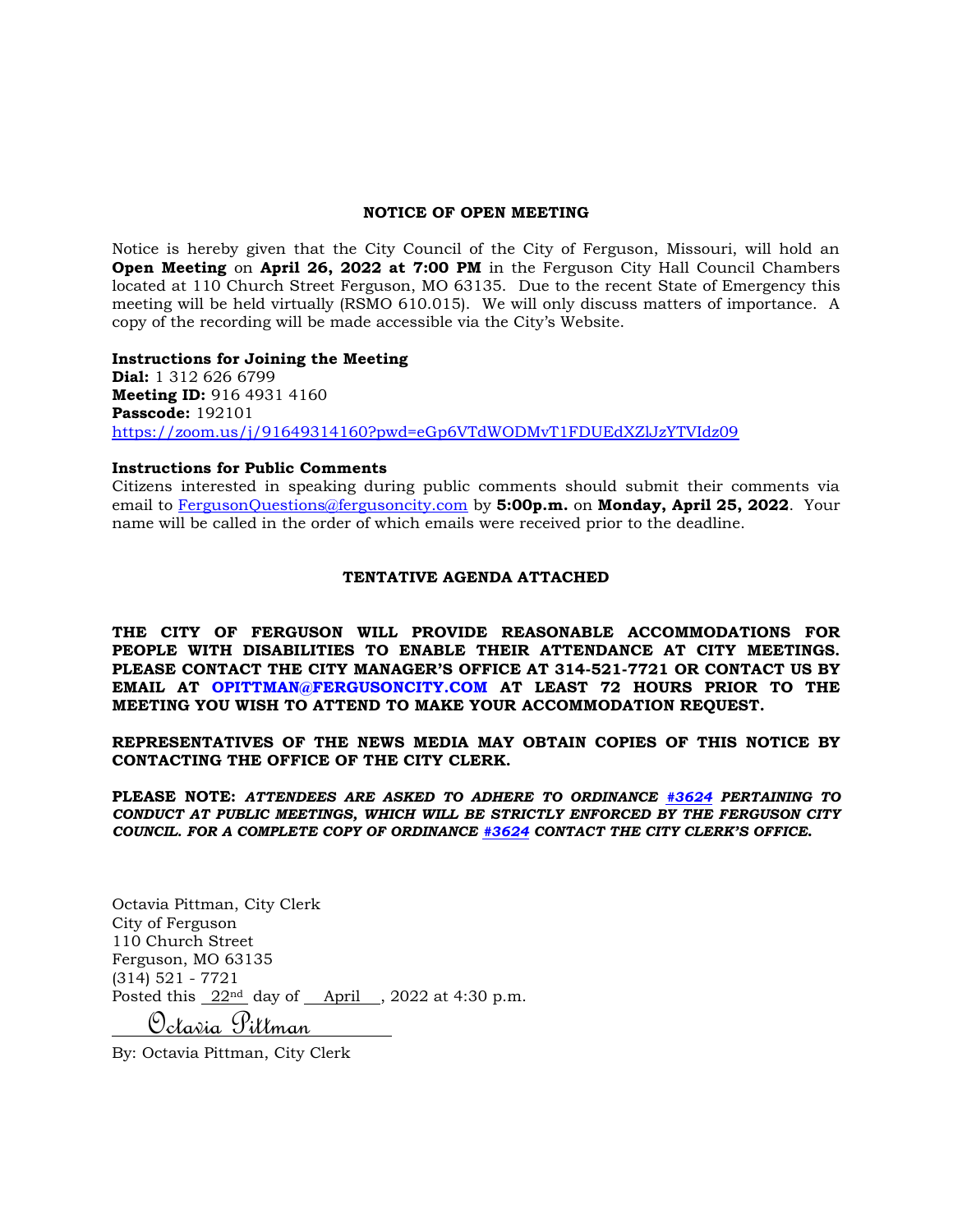## **CITY OF FERGUSON CITY COUNCIL MEETING APRIL 26, 2022 TENTATIVE AGENDA**

## **1. OPENING CEREMONIES**

- **a.** Call To Order
- **b.** Silent Prayer
- **c.** Pledge Of Allegiance To The American Flag
- **d.** Roll Call

## **2. PUBLIC COMMENTS**

*Citizens interested in speaking during public comments should submit their comments via email to [FergusonQuestions@fergusoncity.com](mailto:FergusonQuestions@fergusoncity.com) by 5:00p.m. on Monday, April 25, 2022. Your name will be called in the order of which emails were received prior to the deadline. Virtual listeners can also list their interest in the chat box.* 

#### **3. MANAGER'S REPORT**

- **a.** COVID-19 Update **Chief John Hampton**
- **b.** Community Policing Update **Chief Frank McCall**

## **4. SPECIAL PRESENTATION**

**a.** Annual Twilight Run – Dwayne James

## **5. PUBLIC HEARING**

## **6. CONSENT AGENDA**

## **a. CITY COUNCIL MEETING MINUTES**

**i.** Special Meeting Minutes: [March 3, 2022;](http://www.fergusoncity.com/DocumentCenter/View/5797/Council-special-meeting-minutes-030322) [March 22, 2022](http://www.fergusoncity.com/DocumentCenter/View/5798/Council-special-meeting-minutes-032222)

#### **b. BOARD/COMMISSION MEETING MINUTES**

#### **c. APPOINTMENTS**

- **i.** Boards and Commissions
	- **o** Redistricting Commission

# **d. REQUESTS**

**i.** Liquor License Approval **o** Family Dollar – 1120 N. Florissant Rd **(New)**

## **e. PROCLAMATIONS**

# **7. RESOLUTIONS**

- **a. [Resolution No. 2022-15](https://www.fergusoncity.com/DocumentCenter/View/5780/Resolution-No-2022-15-Citywide-IP-Camera-Solution)** A Resolution Selecting A Professional Services Contractor For Citywide IP Camera Solution, Awarding The Contract To Said Contractor, And Authorizing The City Manager To Execute The Contract On Behalf Of The City
- **b. Resolution [No. 2022-17](https://www.fergusoncity.com/DocumentCenter/View/5794/Resolution-No-2022-17-Fireworks---JM-Display)** A Resolution Selecting A Contractor For The Fireworks Display At The 4th Of July Celebration, Awarding The Contract To Said Contractor, And Authorizing The City Manager To Execute The Contract On Behalf Of The City
- **c. [Resolution No. 2022-18](https://www.fergusoncity.com/DocumentCenter/View/5795/Resolution-No-2022-18-9315-W-Florissant-Rd-Demo-amended)** A Resolution Selecting A Contractor For The Demolition Of 9315 W. Florissant Road, Awarding The Contract To Said Contractor, Amending The Previous Resolution 2022-09, And Authorizing The City Manager To Execute The Contract On Behalf Of The City